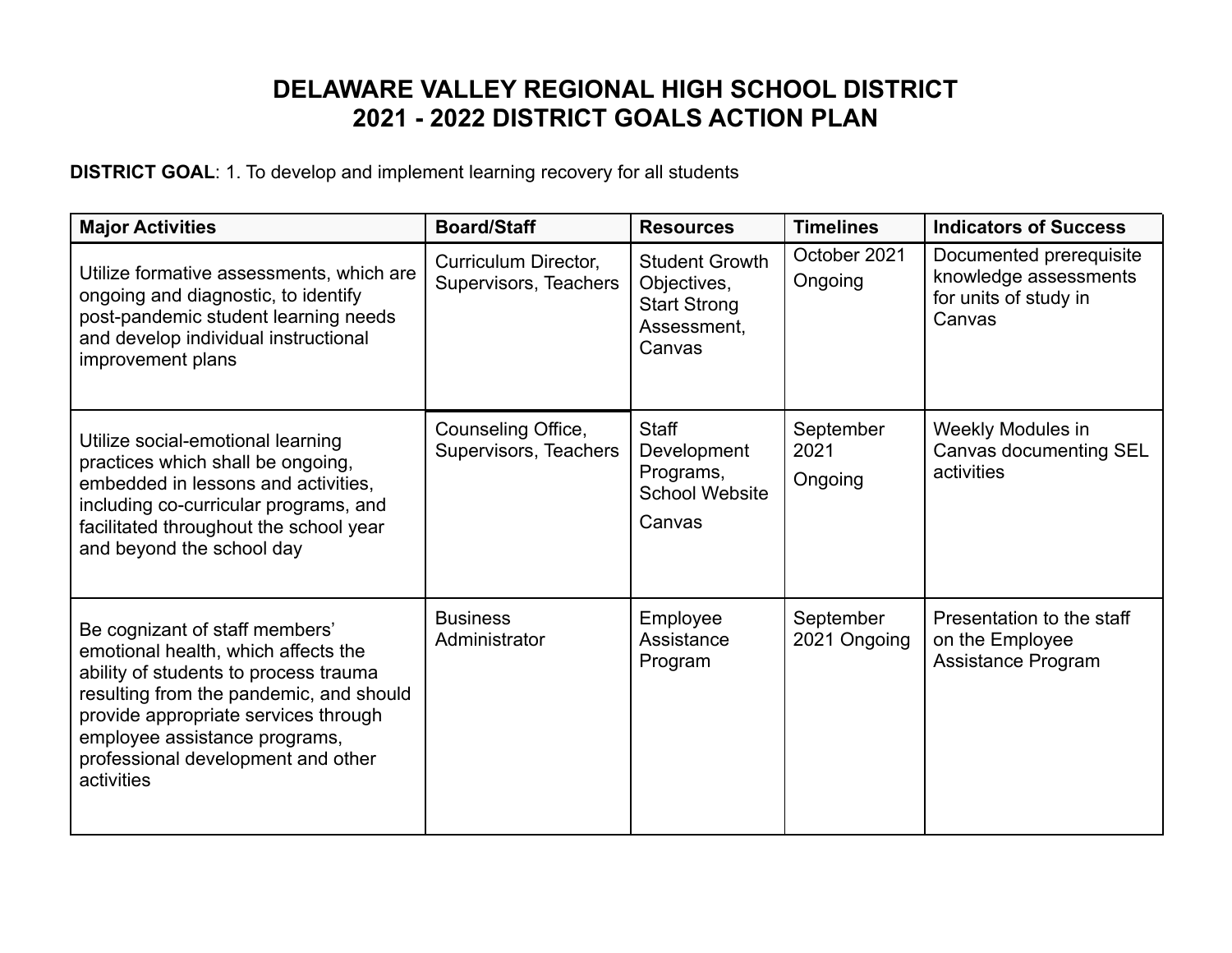| Identify the learning opportunities,<br>practices and programs that can provide<br>additional instructional time during and<br>beyond the school day, including<br>weekends and summer vacations. | Superintendent,<br>Principal, Curriculum<br>Director, Supervisors | <b>Grant Funding</b> | May 2022 for<br>summer 2022 | Development a summer<br>school program |
|---------------------------------------------------------------------------------------------------------------------------------------------------------------------------------------------------|-------------------------------------------------------------------|----------------------|-----------------------------|----------------------------------------|
|---------------------------------------------------------------------------------------------------------------------------------------------------------------------------------------------------|-------------------------------------------------------------------|----------------------|-----------------------------|----------------------------------------|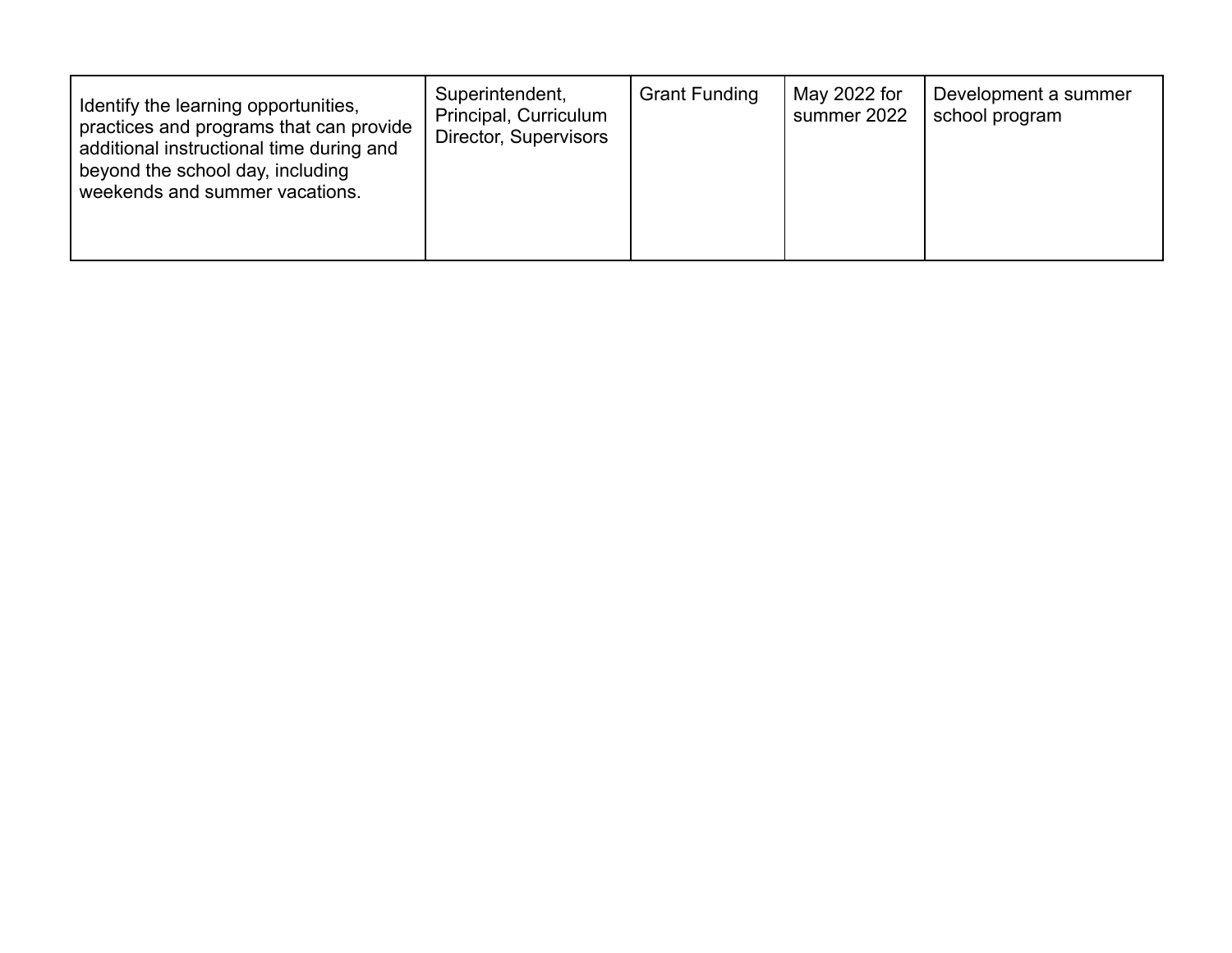## **DELAWARE VALLEY REGIONAL HIGH SCHOOL DISTRICT 2021 - 2022 GOALS ACTION PLAN**

**DISTRICT GOAL**: 2. To continue to foster a school culture and climate that honors our shared mission, vision and beliefs that provides a supportive educational environment for teaching and learning for all students and staff.

| <b>Major Activities</b>                                                                                                                              | <b>Board/Staff</b>                                                                                      | <b>Resources</b> | <b>Timelines</b> | <b>Indicators of Success</b>                           |
|------------------------------------------------------------------------------------------------------------------------------------------------------|---------------------------------------------------------------------------------------------------------|------------------|------------------|--------------------------------------------------------|
| Conduct a thorough review and<br>updating of the current curricula<br>across subject areas in accordance<br>with the NJSLS.                          | Superintendent,<br>Curriculum Director,<br>Principal, Supervisors,<br>Athletic Director and<br>teachers | N/A              | Ongoing          | <b>Updated Curriculum</b><br><b>Guides and Mapping</b> |
| <b>Provide Professional Development</b><br>Opportunities for staff to address new<br>NJ Student Learning Standards and<br>cross-curricular mandates. | Superintendent,<br>Curriculum Director,<br>Principal, Supervisors<br>and teachers                       | Cost of PD       | October 2021     | Completion of PD                                       |
| Conduct a student and staff climate<br>survey and utilize data to address<br>deficits and promote strengths.                                         | Superintendent                                                                                          | <b>NA</b>        | December<br>2021 | Survey analysis                                        |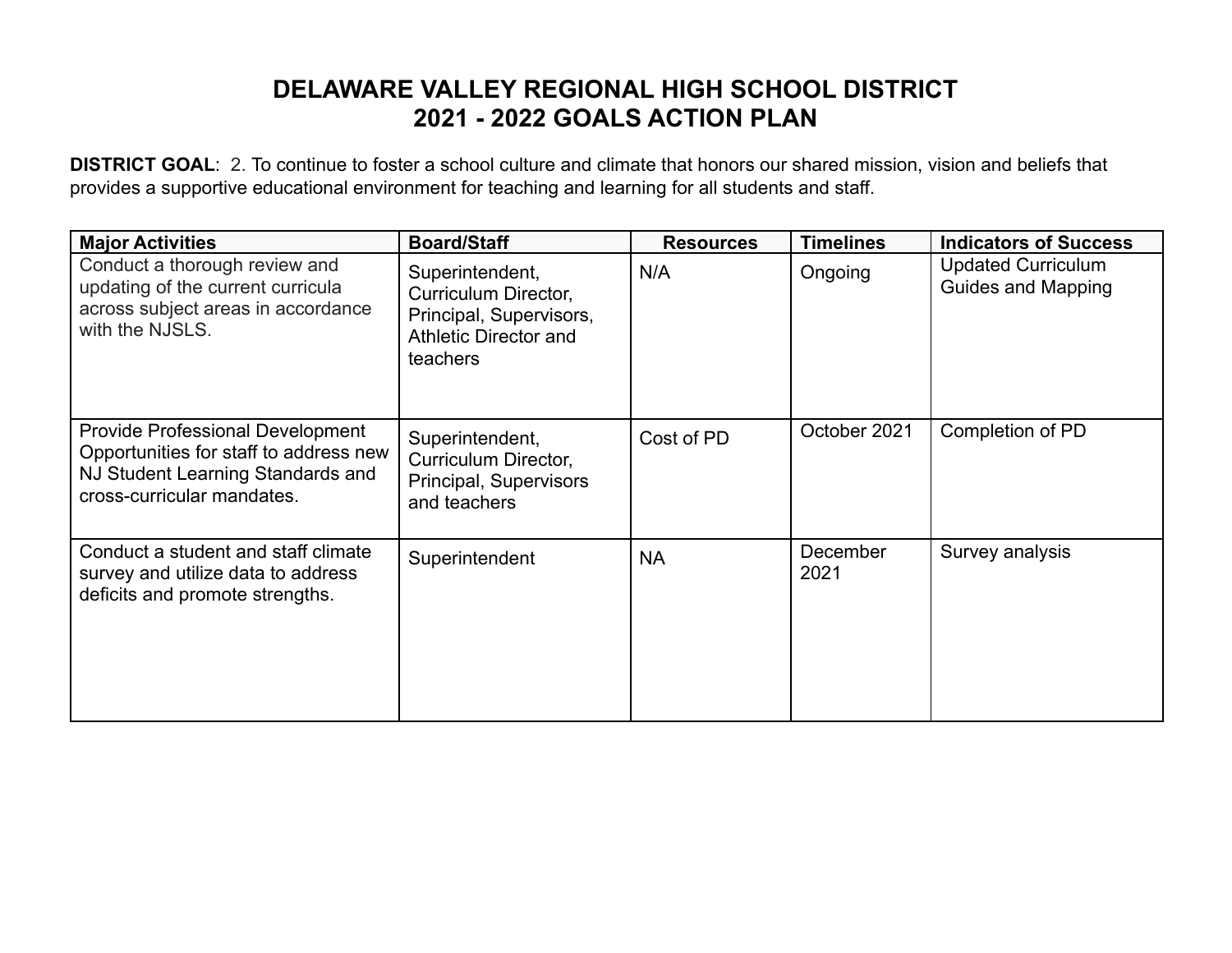| Participate in the Hunterdon County<br>Safe Schools program sponsored by<br>the Hunterdon County Prosecutor's<br>Office. | Superintendent,<br>Principal, School Safety<br>Specialist/IT Manager | <b>NA</b> | September<br>2021 | Use of reporting system. |
|--------------------------------------------------------------------------------------------------------------------------|----------------------------------------------------------------------|-----------|-------------------|--------------------------|
|                                                                                                                          |                                                                      |           |                   |                          |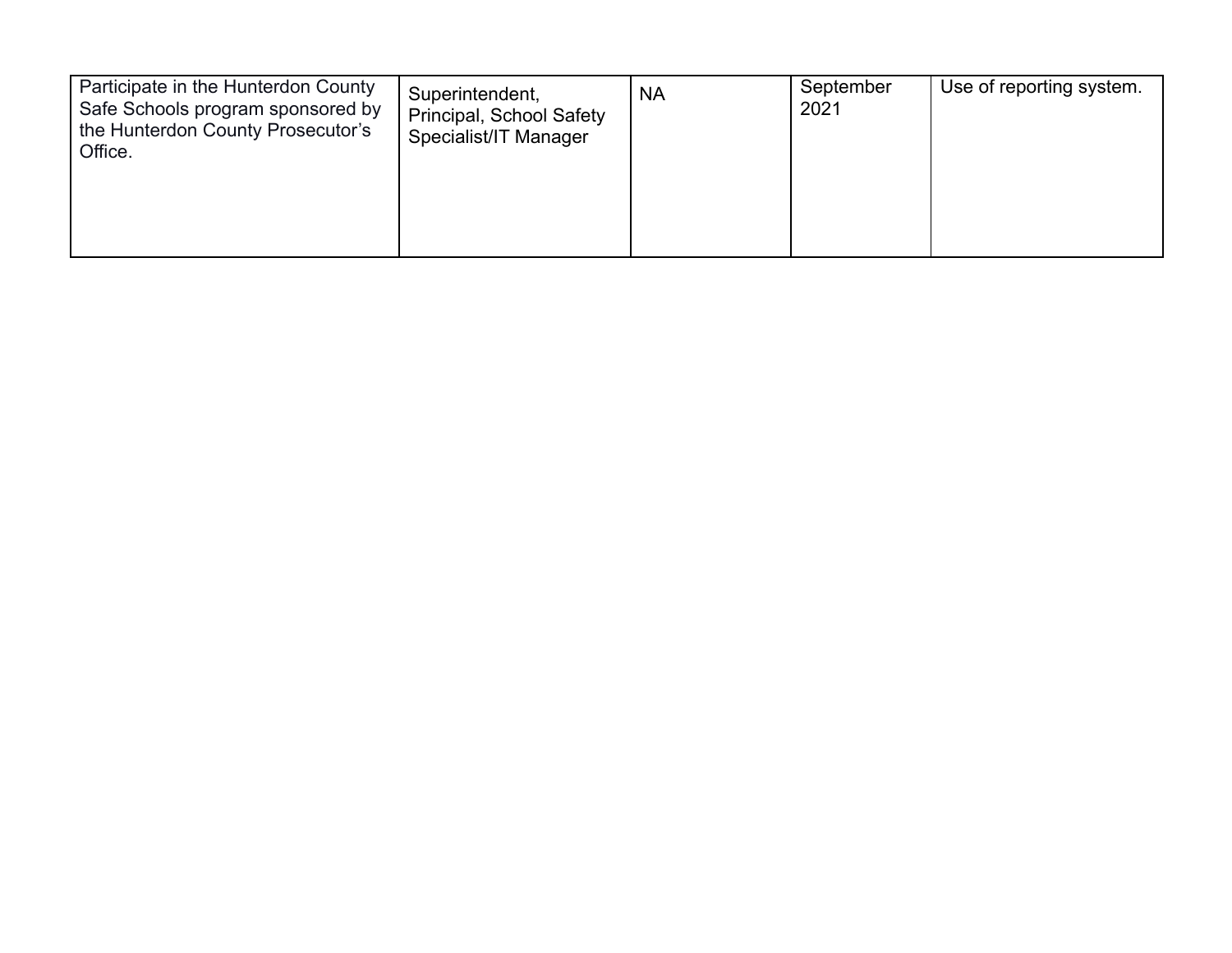## **DELAWARE VALLEY REGIONAL HIGH SCHOOL DISTRICT 2021 - 2022 GOALS ACTION PLAN**

**DISTRICT GOAL**: 3. Develop community and business partnerships that provide opportunities and experience beyond the classroom for all students.

| <b>Major Activities</b>                                                                                                                                                                                                                                                                                                                                                                                                        | <b>Board/Staff</b>                                                | <b>Resources</b> | <b>Timelines</b> | <b>Indicators of Success</b>                                                                                                                                                          |
|--------------------------------------------------------------------------------------------------------------------------------------------------------------------------------------------------------------------------------------------------------------------------------------------------------------------------------------------------------------------------------------------------------------------------------|-------------------------------------------------------------------|------------------|------------------|---------------------------------------------------------------------------------------------------------------------------------------------------------------------------------------|
| Re-engage in the Tri-County STEM<br>Ecosystem to connect with<br>community and business partners                                                                                                                                                                                                                                                                                                                               | Superintendent,<br>Curriculum Director,<br>Principal, Supervisors | N/A              | On-going         | <b>Network of Community</b><br>and business partners                                                                                                                                  |
| Connect virtually with real-world<br>learning through the use of Nepris.<br>Nepris connects educators and<br>learners with a network of industry<br>professionals, virtually, bringing<br>real-world relevance and career<br>exposure to all students. Nepris also<br>provides a skills-based volunteering<br>platform for organizations to extend<br>education outreach, and build their<br>brand among the future workforce. | Supervisors and<br><b>Teachers</b>                                | N/A              | On-going         | Participation in industry<br>offered virtual chats,<br>obtain virtual guest<br>speakers in the<br>classroom, browse and<br>view industry videos,<br>exploration of career<br>pathways |
| Work alongside the Board of<br>Education in the development of the<br>service learning graduation<br>requirement.                                                                                                                                                                                                                                                                                                              | Ad Hoc Service Learning<br>Committee                              | N/A              |                  | Adopted policy                                                                                                                                                                        |